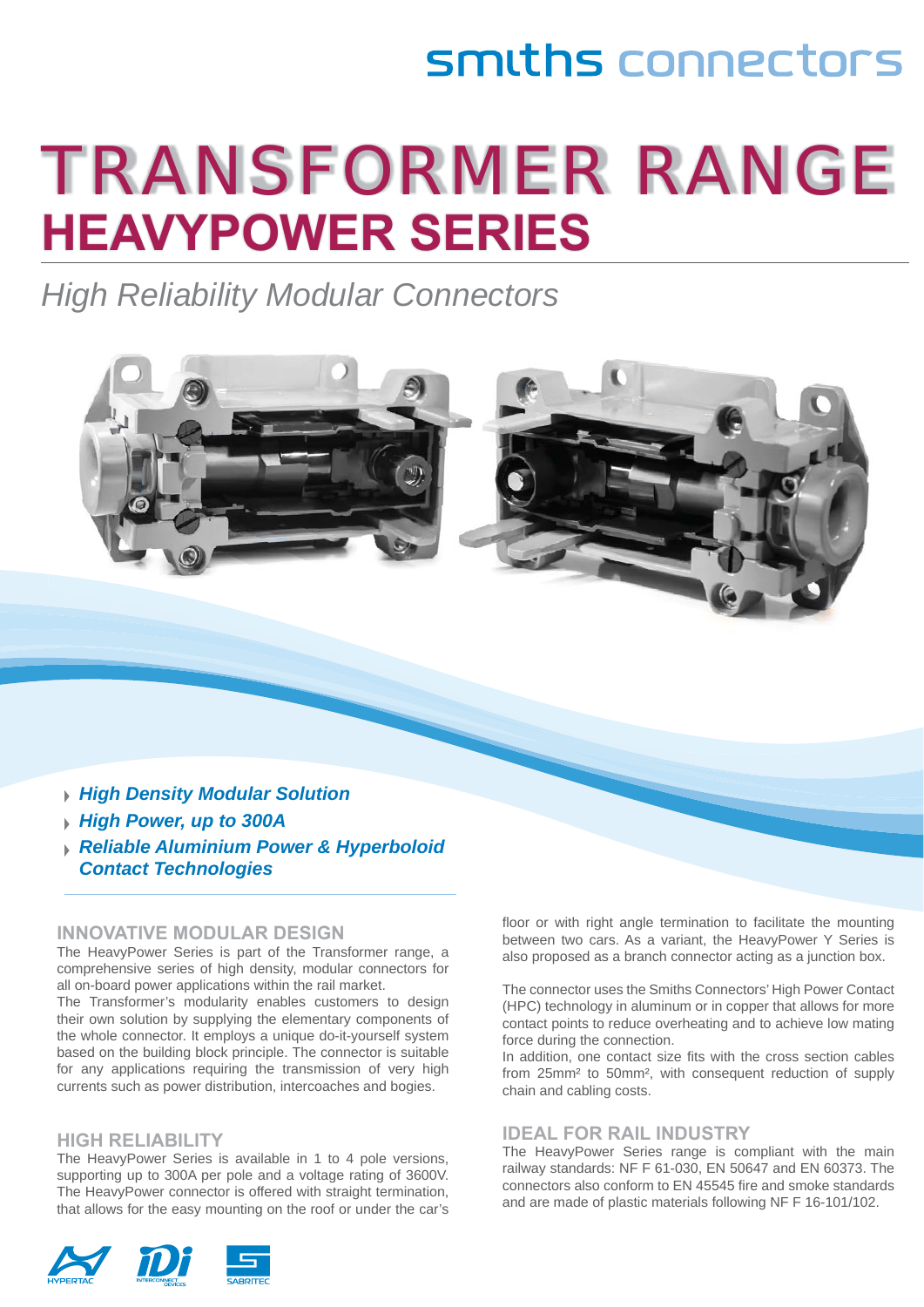## APPLICATIONS Meeting All On-Board Power Application Requirements



## TECHNICAL CHARACTERISTICS HeavyPower Series Features & Specifications

 $\mathbf{b}$ 

#### **FEATURES**

- Rugged and modular connector b
- Straight and right angle termination styles b
- 4 coding keys Þ
- Easy assembly with no special tooling ь
- Cable section size from 25mm² to 50mm²
- ь Locking by screws and coding devices according to 11.5.2.3 NF F 61030
- b IP66, IP67 rating according to NF EN 60529
- High Power Contact (HPC) technology
- Fire and Smoke standards according to NF F 16-101, b
	- 16-102 and EN 45545-2 (HL for RV22 and RV23)

#### **SPECIFICATIONS**

- **Number of Poles:** 1 to 4
- **Contact Pin Diameter:** Ø10  $\overline{\phantom{a}}$
- **Current Rating:** up to 300A  $\begin{array}{c} \hline \end{array}$
- **Voltage Rating:** 3600V
- **Withstanding Voltage Rating:** 12KV
- **Temperature Rating:** -55°C to 125°C
- **Contact Material:** Copper or aluminum
- **Contact Retention:** acc. to 11.5.5 NF F 61 030
- **Connector Material:** Plastic and aluminum
- **Endurance:** 500 mating cycles
- **Dry Heat:** acc. to 11.6.2 NF F 61 030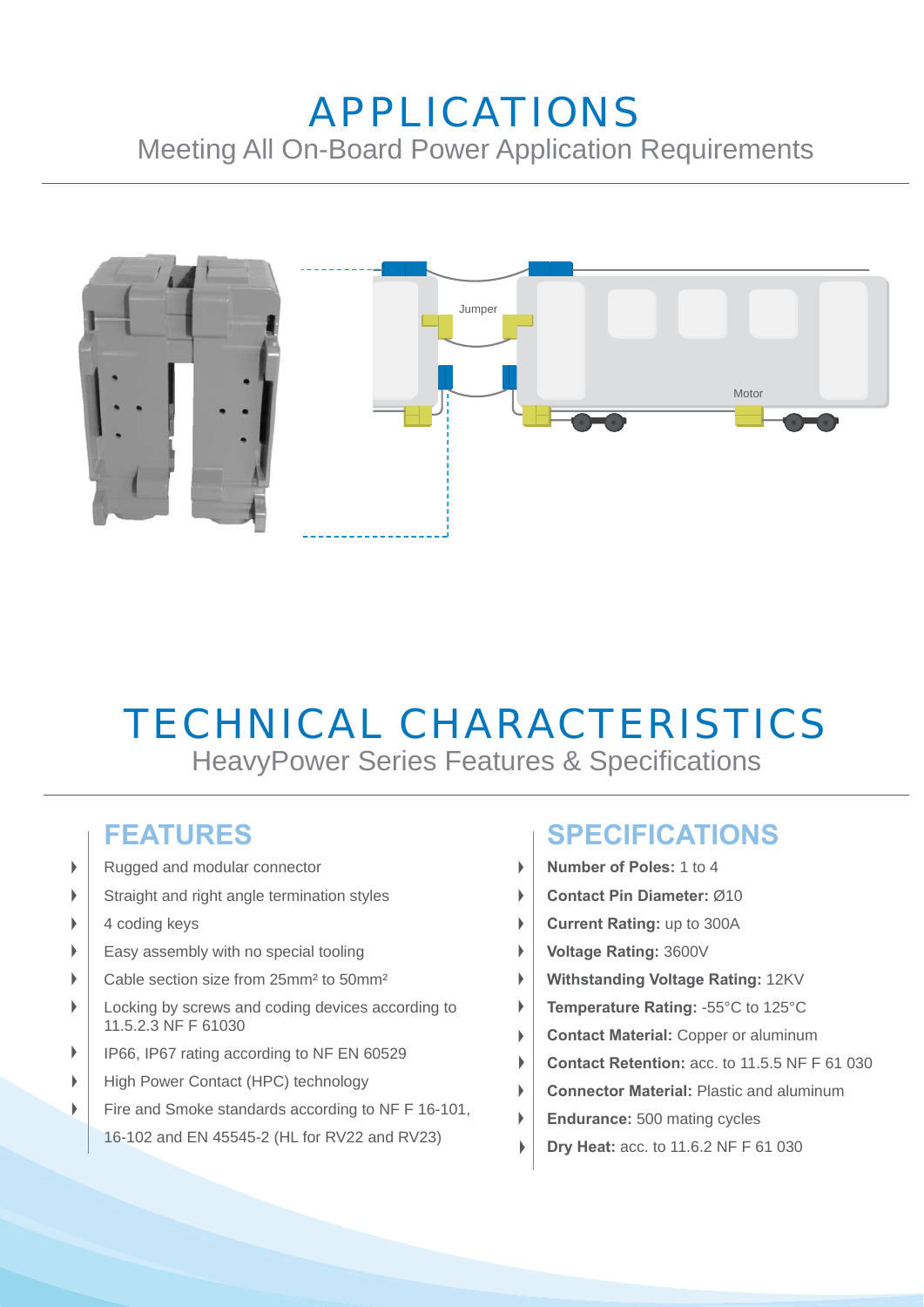## DIMENSIONS HeavyPower Connectors

#### **► HEAVYPOWER RIGHT ANGLE TERMINATION**





| <b>POLE NUMBER</b> | x     |       |
|--------------------|-------|-------|
|                    | 102.5 | 85.5  |
| 2                  | 145   | 128   |
| 3                  | 187.5 | 170.5 |
|                    | 230   | 213   |

*Dimensions are in mm*

#### **► HEAVYPOWER STRAIGHT TERMINATION**



| <b>POLE NUMBER</b> | X     |       |
|--------------------|-------|-------|
|                    | 94.5  | 72.5  |
| $\overline{2}$     | 137   | 115   |
| з                  | 179.5 | 157.5 |
|                    | 222   | 200   |

*Dimensions are in mm*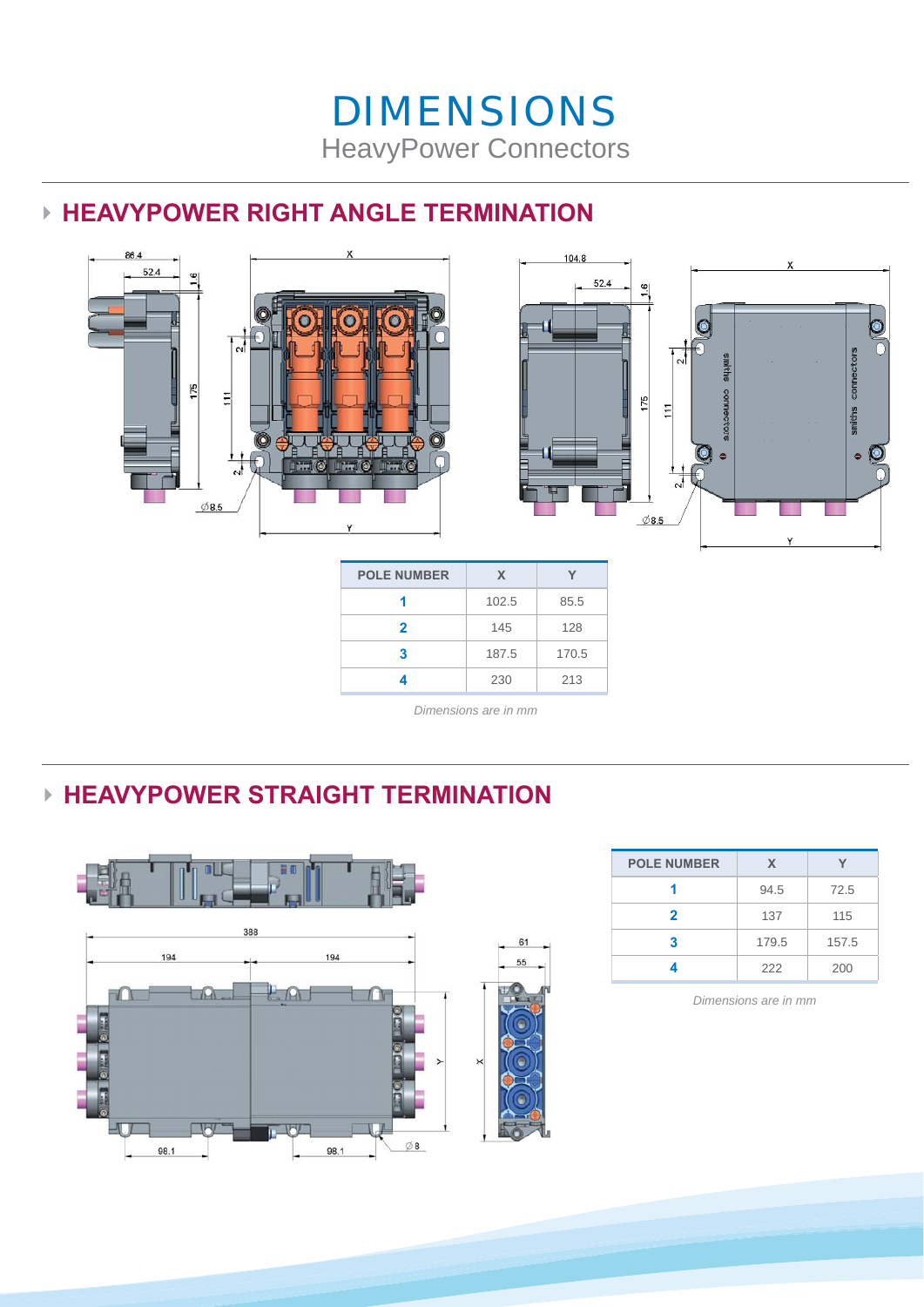### **► HEAVYPOWER Y, BRANCH CONNECTOR**







| <b>POLE NUMBER</b> | X     |       |
|--------------------|-------|-------|
|                    | 91.5  | 109.4 |
| 2                  | 133.9 | 151.9 |
| 3                  | 176.4 | 194.4 |
|                    | 218.9 | 236.9 |

*Dimensions are in mm*

#### **► CONNECTOR CONFIGURATIONS**

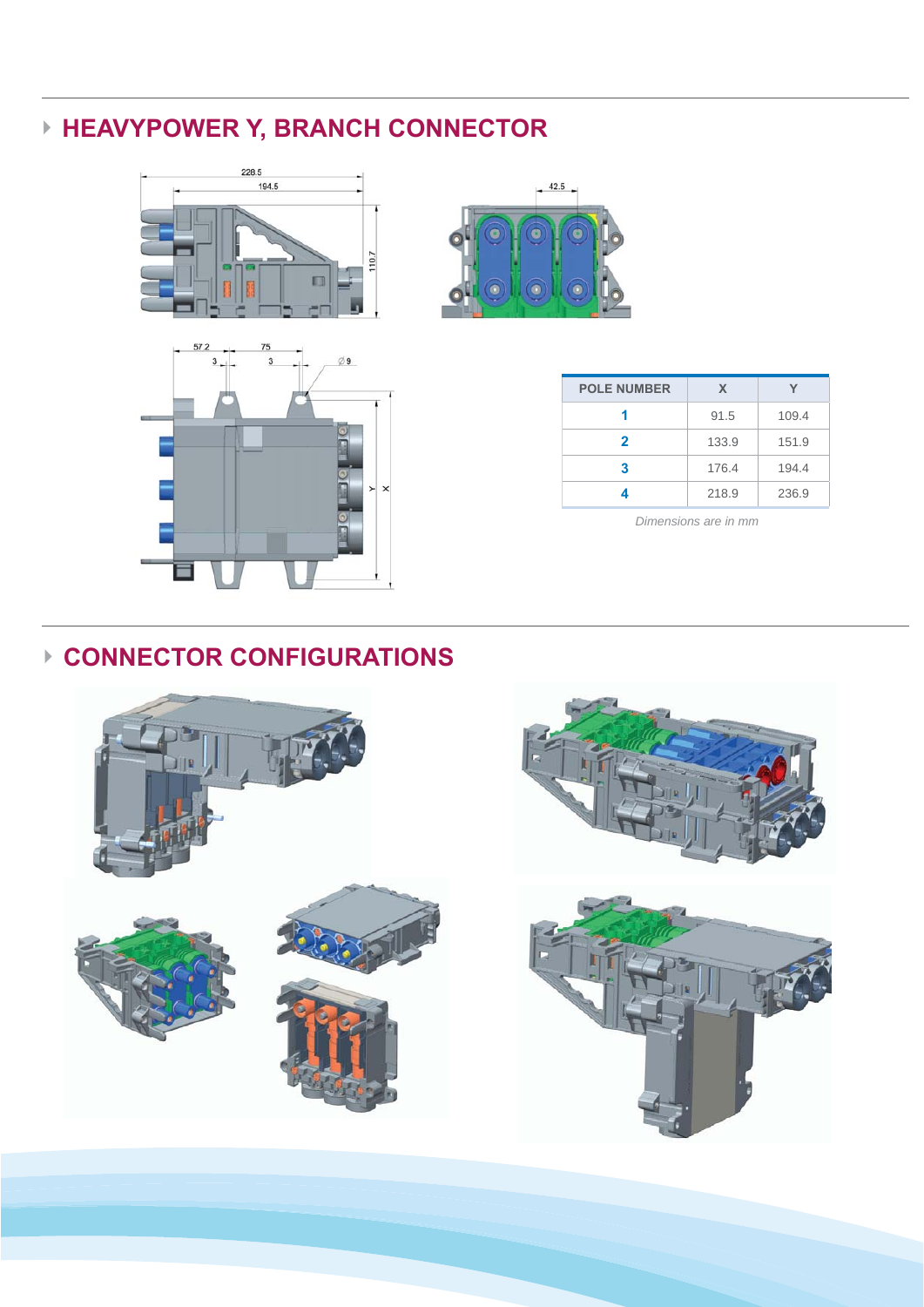# **TECHNOLOGIES**

#### HYPERBOLOID

**Excellent signal integrity Exceptional mating cycles Low contact resistance Resistance to fretting**



#### HPC (High Power Contact)

**High current rating (from 100A to 1000A) Light weight: copper or aluminum alloy materials Low mating forces Customizable** 



# **FEATURES BENEFITS &**

**HIGH CURRENT** 

Up to 300A per pole

DURABILITY More than 500 mating/unmating cycles



CUSTOMIZABLE Innovative customer keyability and flexible design



MODULARITY Multiple configurations using common components